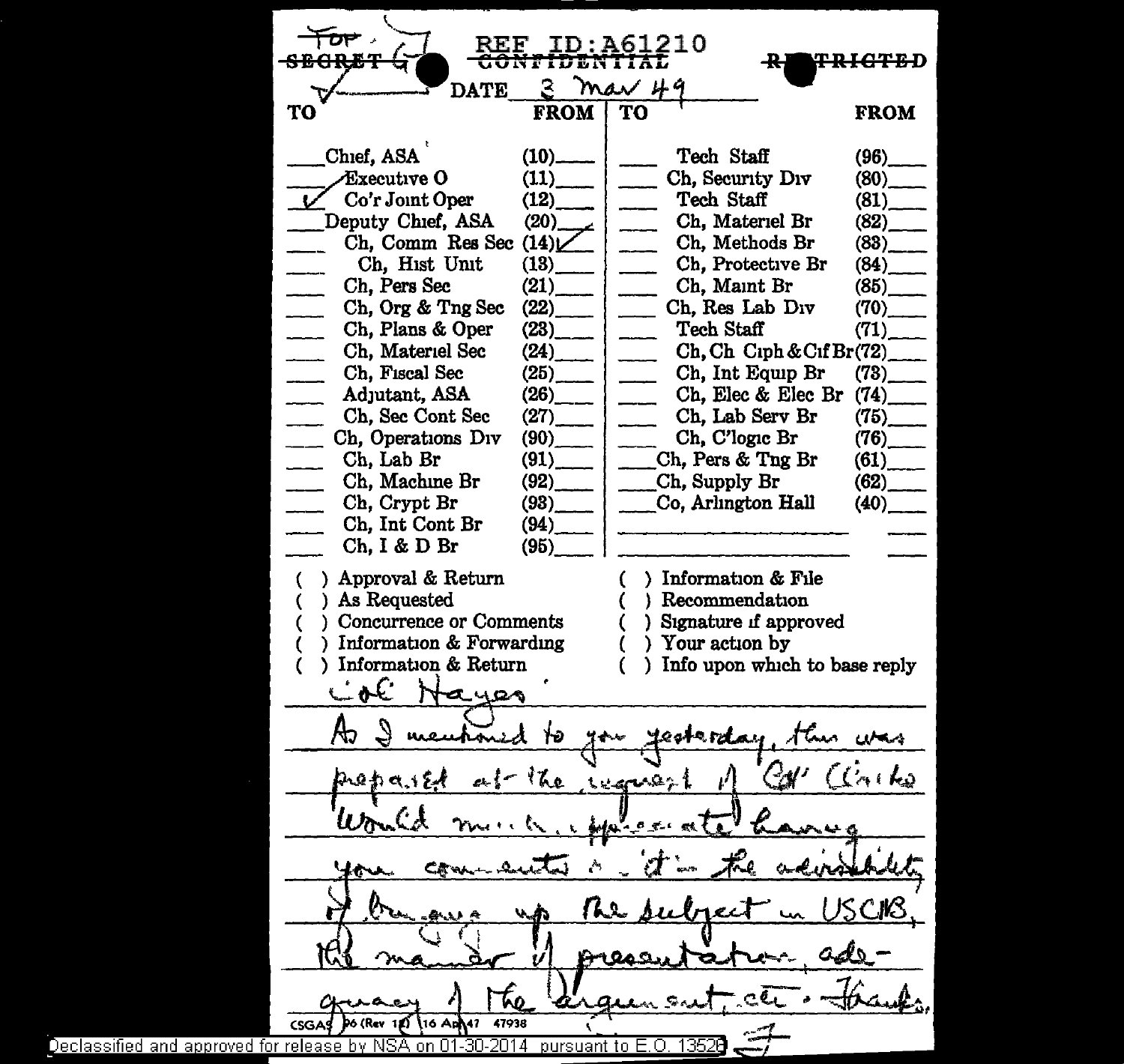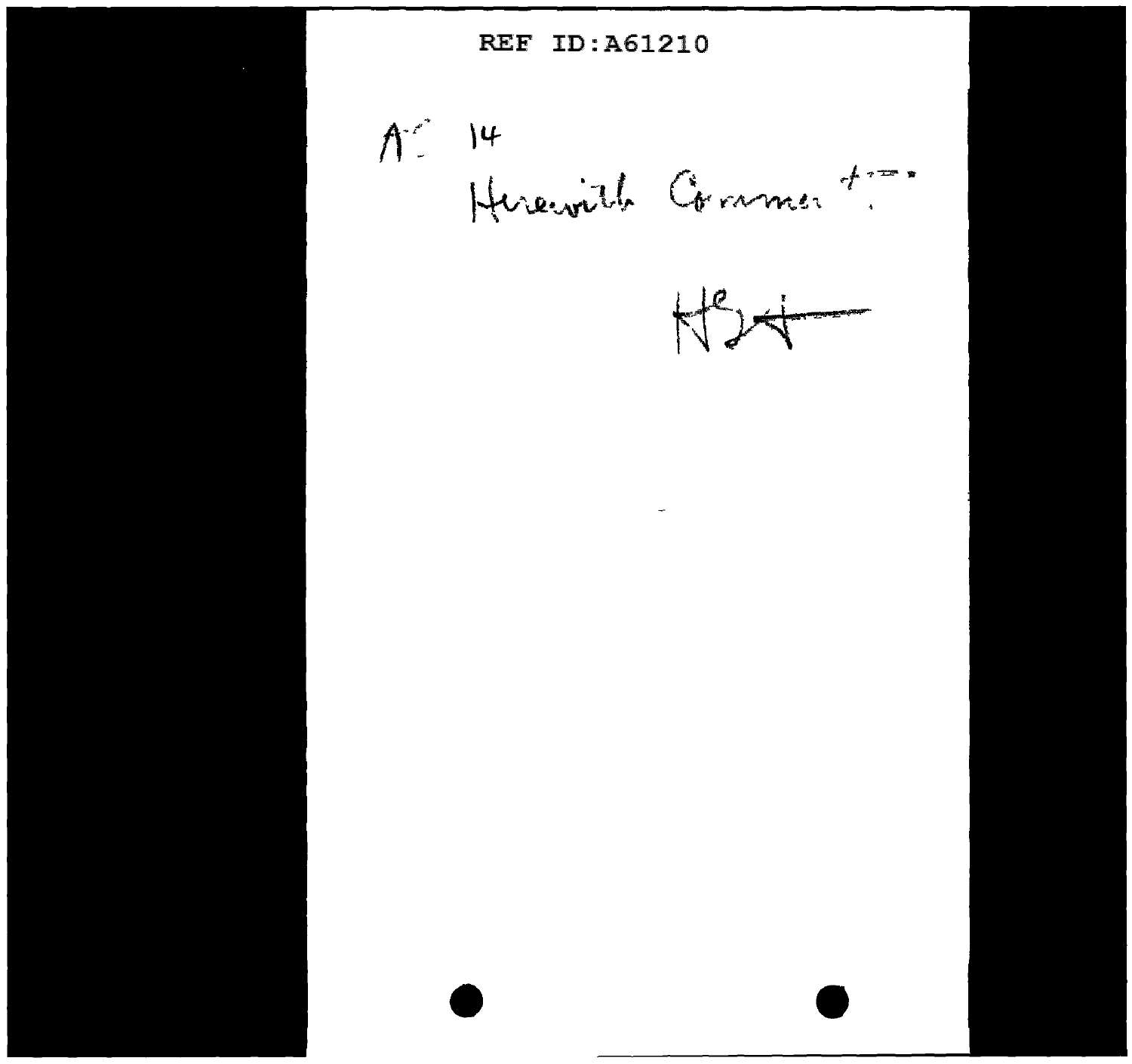

## MEMORANDUM to Chairman, USCIB

Subject: Central Evaluation, Publication and Dissemination of SIGINT.

1. It is recommended:

a. That a single unit be established under USCIB direction for the etaluation, publication, and dissemination of the fruits of signal intelligence activities of the Armed Forces.

b. That the foregoing central unit be located at the cryptanalytic center having the most effective collateral information center.

c. That a stngle SIGINT Summary be published on a weekly basis, supplemented by more detailed monthly and quarterly publication with cumulative indexes. The first few pages of ath Summary should contain highlights tor the busy reader.

d. That suh special GLANT publications as are elaborated by the respective cryptanalytic processing centers or by the *t*ospective intelligence agencies of the Armed Forces, of the pepartment of State, or of the Central Intelligence Agency be also published and disseminated by the central unit.

The reason for the foregoing recommendations are st forth in  $Inil.$  1.

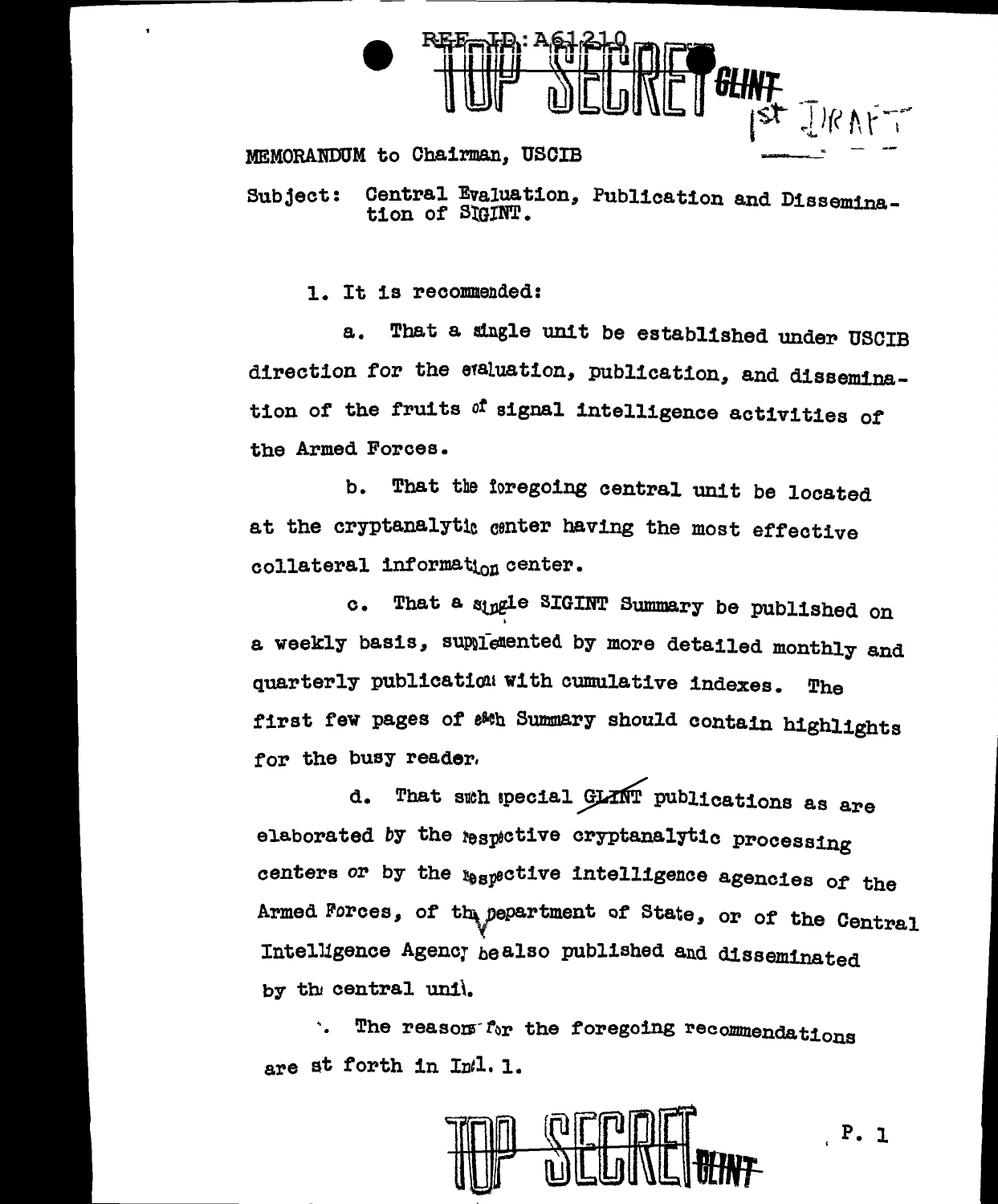

3. It is requested that the foregoing recommendations be placed on the Agenda. for discussion at the next regular meeting of' USCIB.

щ.,

 $\int\limits_{0}^{b}$ 

1 Incl. Discussion Gen. Irwin.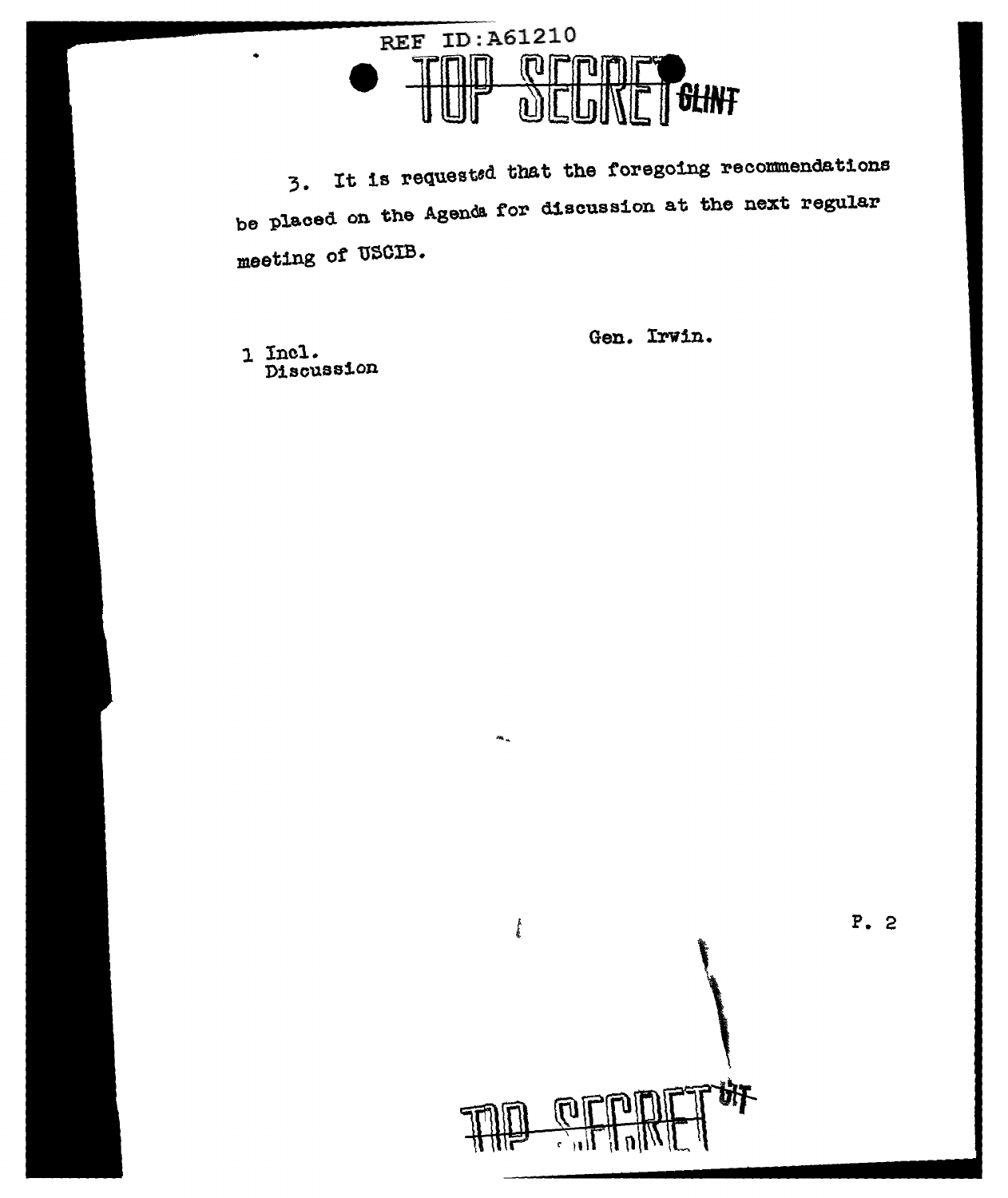

## DlSOUSSION

1. a. There are now at least three publications which contain the final product *ot* the signal intelligence activities or the Government and which are issued on a periodic basis. They are as follows:

- (1) The Diplomatic Summary, prepared and issued on a daily basis by the Department of State:
- $(2)$  The Militar Digest, prepared and issued on a weekly basis by the Intelligence Division, U.S. Army; and
- (3) The Soviet Intelligence Summary prepared and issued on a weekly basis by the U.S. Navy.

b. In addition to the foregoing periodic publications containing GLAT material there are several others which are prepared and issued on a non-periodic basis. such as the following:

(1) (2) (3) (4) (5) .(6) (7) Special Reports } Order of Battle Studies Communication Intelligence Briefs) Special Reports<br>
Prepared by Evy CSAW Handbooks Prepared by Special Research Branch, Intelligence Division Dept.of the Army Order of Battle Studies  $\begin{cases} \text{Pr}^{\bullet} \\ \text{Pr}^{\bullet} \end{cases}$ Order of Battle Studies Priered by<br>Special Studies (Afr Security Agency c. Finally, there are perir<sup>c</sup> publications hich do not contain GLINT material<sup>t which</sup> often use Incl. 1 P. l

 $\ddot{\phantom{0}}$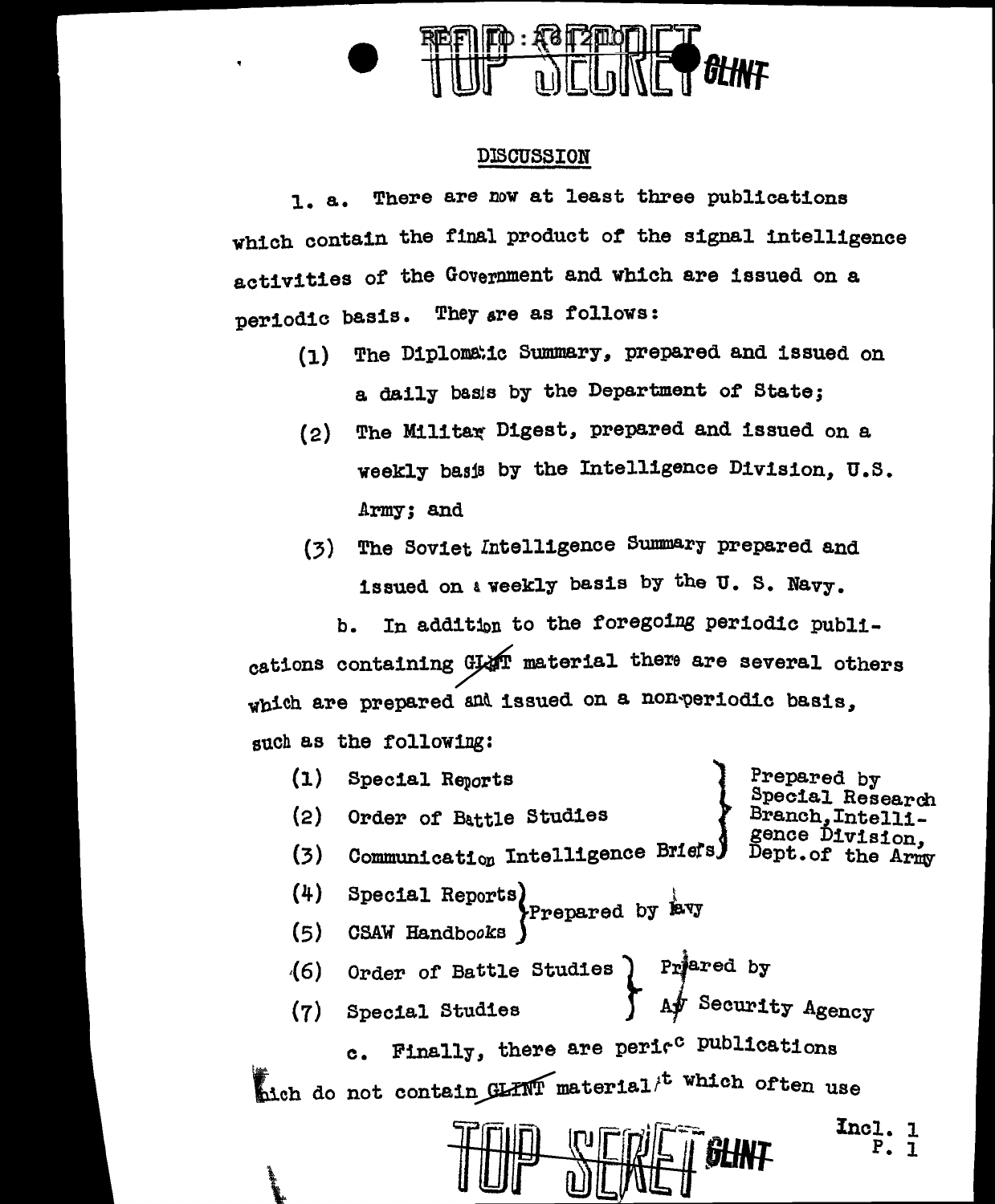

such material as collateral sources of information. These are produced and disseminated by the Central Intelligence Agency.

2. With reference specifically to the publications listed under Par. 1q, it is only to be expected, and it is perhaps unavoidable, because they are produced separately by different agencies, that duplications of material or items of intellignce should appear from time to time. Such duplication, hower, is not a particularly serious matter, and might even be considered desirable in some small degree. What is much more serious is that the intelligence coverage and the broad picture that might be painted from GLANT sources is not and cannot be painted b the present systemof' decentralized evaluation and ~ssemination.

3. a. Taking up first the Diplomatic Summary, this ~11cat1on, being on a daily-production basis, can only repesent at best a series of isolated items of intelligine. In fact, it is possible that the old adage to the gict that "one cannot see the forest for the trees" impplicable in this case. Little aftempt is made in the present Diplomatic Summary to con)lidate or integrate that solated and seriatim items into  $\int$  comprehensive



w,

f

P.2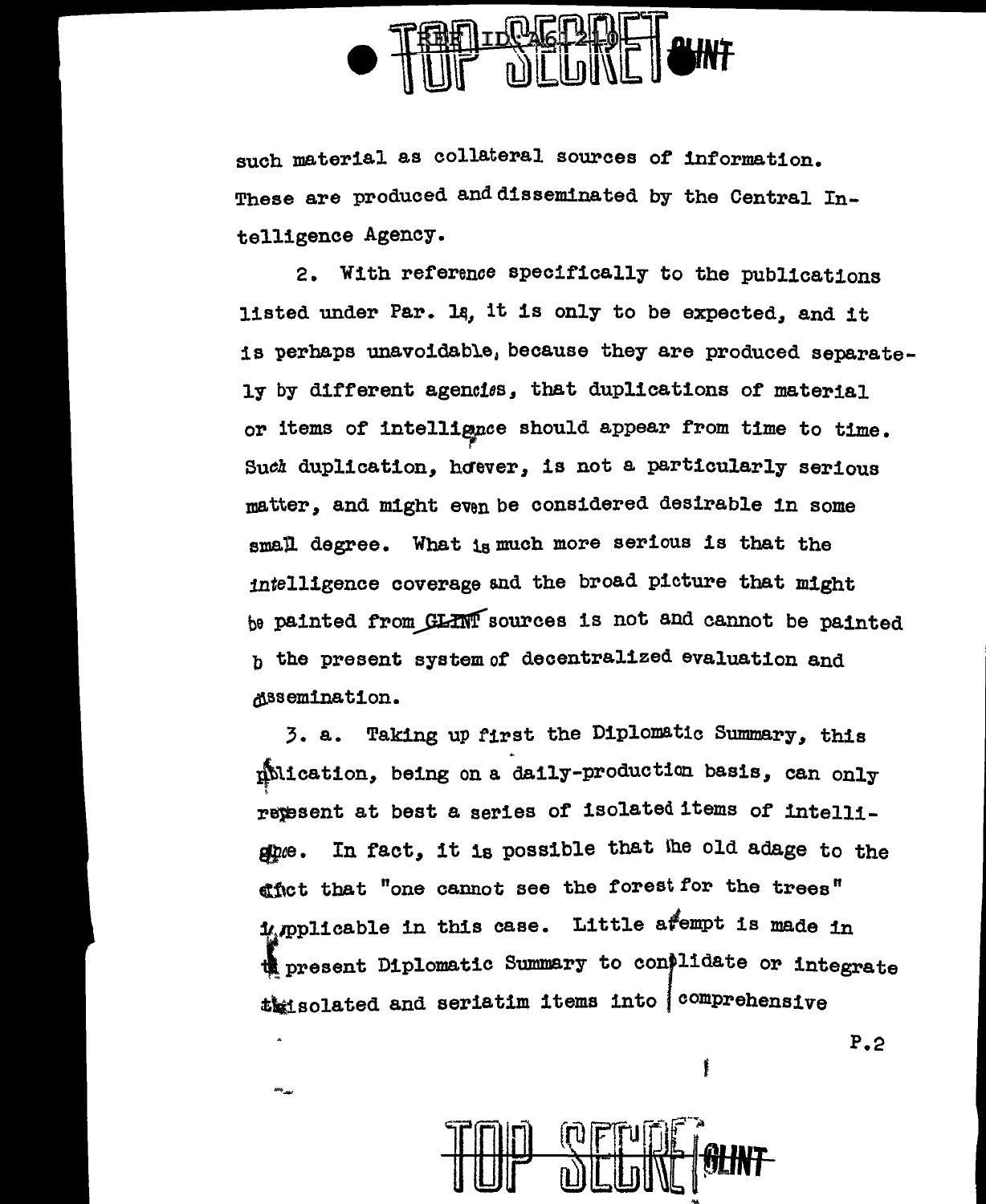

picture of the policies, diplomatic maneuvers, intrigues, and aims of other countries, as they are reflected by GLINT intelligence, vbieh is by far the most reliable and timely source by means of which an accurate and timely estimate of the international diplomatic situation can be made.

 $b$ . In regard to the failure to paint a comprehensive picture of the sort indicated, the situation which now exists is not much better than that which existed prior to Pearl Harbor and which was censured in no uncertain terms by the Joint Congressional Committee on the Investigation of the Attack on Pearl Harbor. Upon the shoulders of those engaged in the SIGINT effort rests the tremendous responsibility of forewarning the proper authorities of the Government in all international crises. But if all the bits of information obtained from various SIGlNT sources are not properly pieced together and fused with the many items from collateral intelligence to give a timely and complete picture, the 8IGINT effort as well as the other intelligence effort will have been **WASted if another Pearl Harbor catches unawares.** 

 $4. a.$  It is estimated that the Army has an investment of about \$30,000,000 in the Army Security Agency plant, and an annual budget (FY 1949) of approximately \$22,000,000.

P. 3.

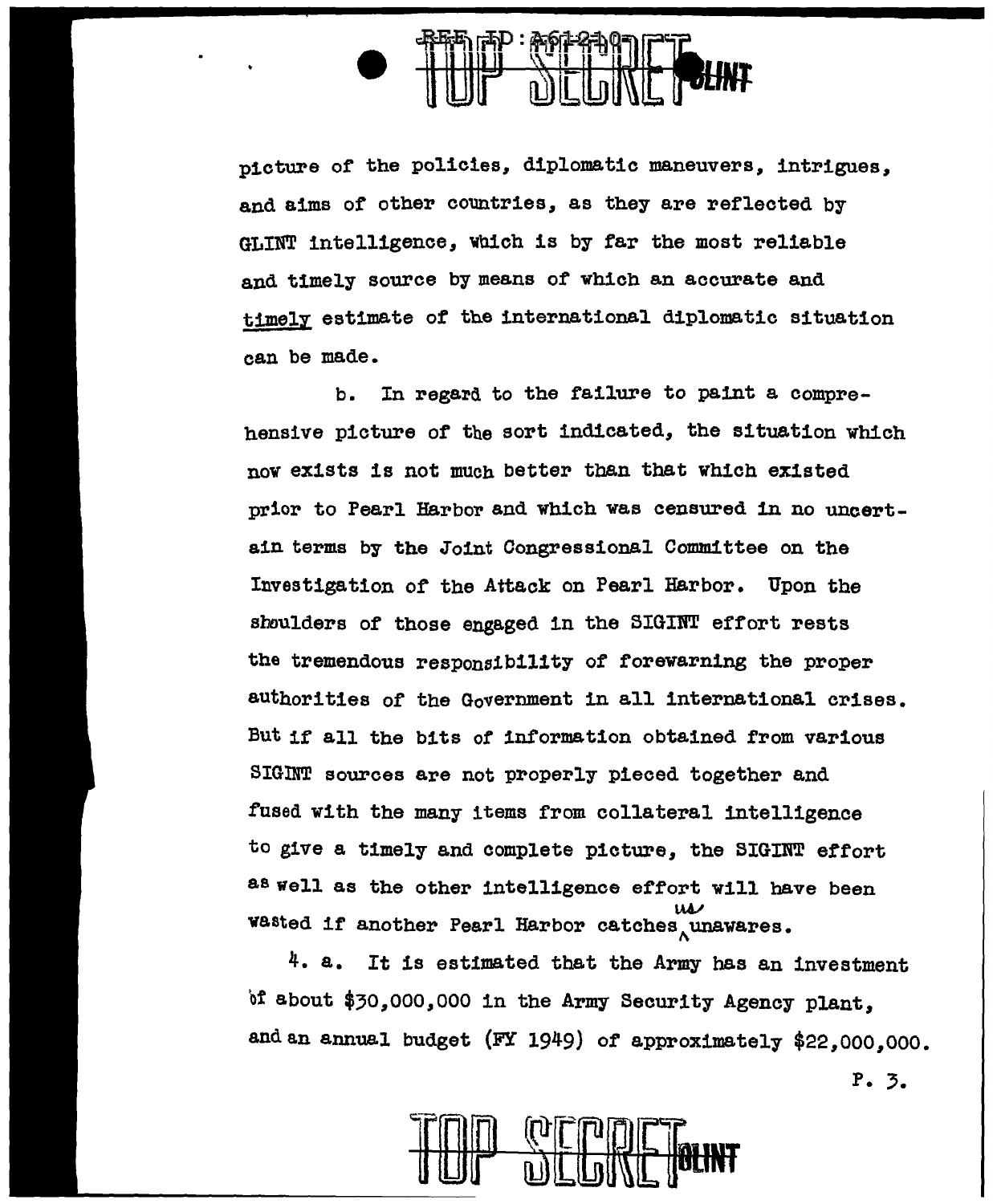Of this probably 80% is devoted to SIGINT operations. The Navy's investment and budget are probably not much different. Roughly, then, the plant investment is \$48,ooo,ooo, and the annual budget, \$35,000,000.

b. Basically, there are only tvo justifications for the foregoing large investments and expenditures. The first is that signal intelligence activities do not have their counterpart in civil life and cannot, in viev *ot* their complexities, be improvised de novo on the outbreak of war. It is therefore essential to maintain, in peacetime, establishments that Will function effectively just before or immediately upon outbreak of actual hostilities, a condition which is today a technical prerequisite to SIGINT success for the duration of the war. This means that large plants and large numbers or technicians have to be maintained in peacetime and kept at a high level of efficiency. On this score, while it is believed that a fairly adequate job is being done, if that accomplishment represented the only fruit of the large investments and annual expenditures, the cost thereof could certainly be questioned and might be thought to be excessive. The other basic Justification for the P. 4.

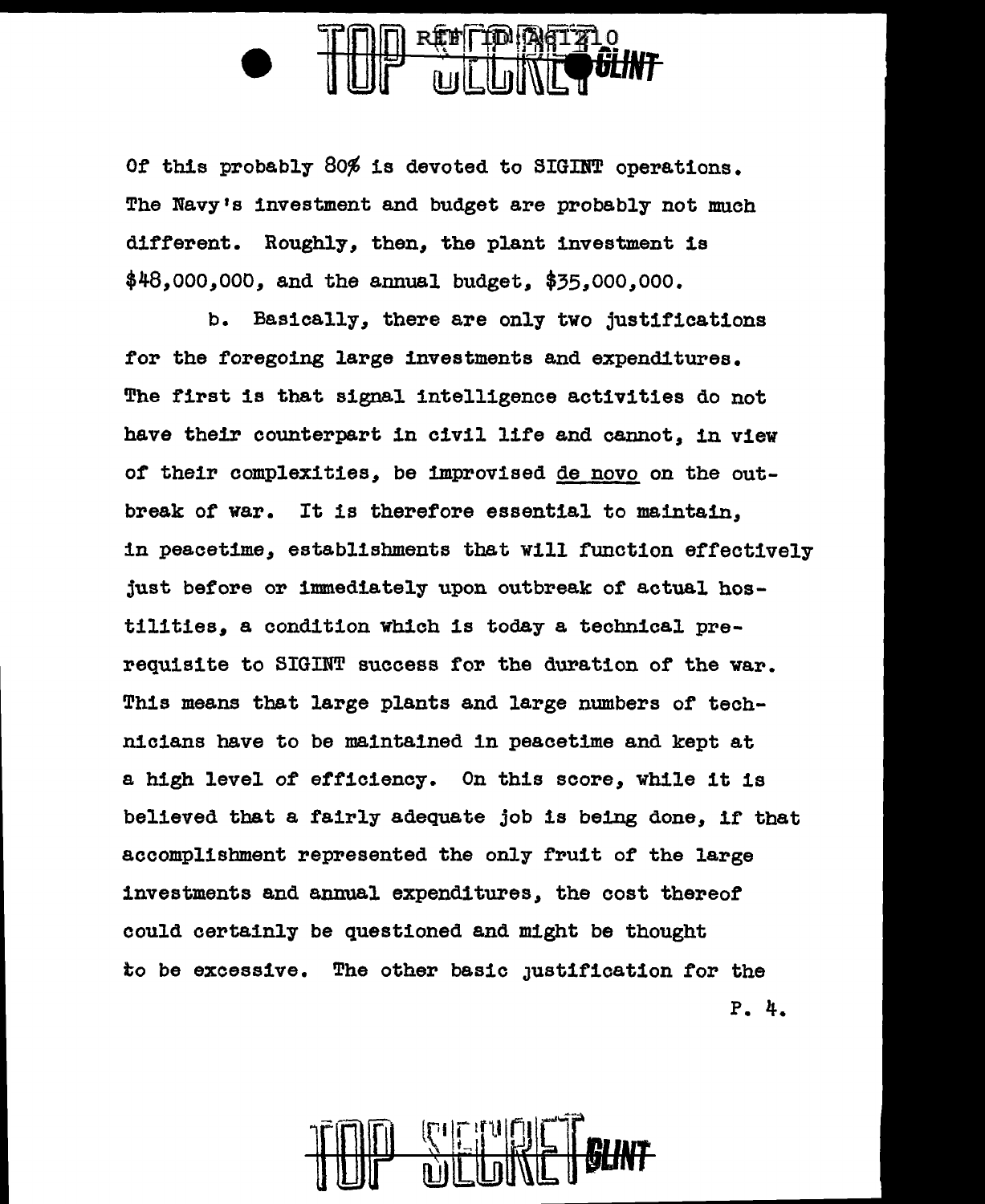

large investments and annual expenditures is the peacetime production of an intelligence picture of such timeliness, accuracy, and completeness as to give forewarning of impending momentous changes in the international situation.

c. When viewed in the light of the latter basic reson for maintaining the large staff and plant devoted to peacetime signal intelligence operations, the three items mentioned in par. 1 above are not believed to represent a product commensurate with the high cost thereof. It is probable that TIME, the weekly new magazine, operates on a smaller investment and budget than is represented above. But, TIME'S very existence depends upon the perfection of its product. If we are to continue to merit the confidence and approval of the highest governmental authorities, the SIGINT product must be as nearly complete and as perfect as we can possibly make it. It is largely upon the quality of this product that the value of our SIGINT operations 1n peacetime can be judged and defended by those who see only this part of the SIGINT effort from day to day.

5. a. A consolidation of the research facilities and personnel presently employed in the several separate agencies concerned with the evaluation and publication



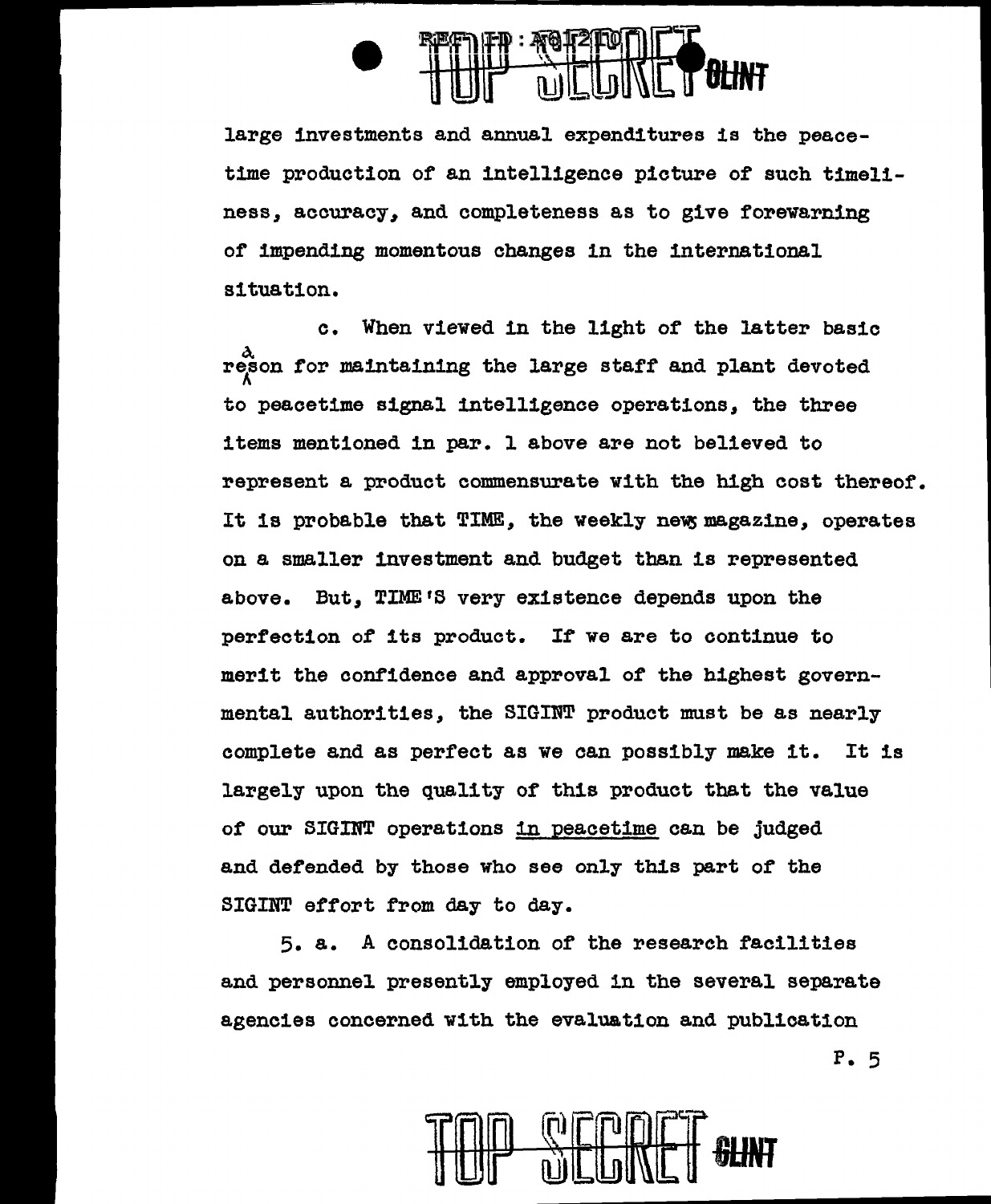

*ot* the SIGINT product would bring about greatly increased benefits and a much improved product. Such a consolidated or centralized organization would be more thorough, more efficient, and more economical than is now the case. Currently there are four agencies concerned; when the USAF • begins SIGINT operations in its assigned portion of the field there will be five.

b. It may be pointed out in this connection that placing the cryptanalytic processing and the evaluation centers in close proximity to each other has three important advantages:

(1) Voluminous files of collateral information and special data are required for cryptanalytic processing and practically the same types *ot* information and files are essential for the proper evaluation of the final GLINT product. If the same files were utilized for both operations they would serve a dual purpose, eliminating the need for duplicate, triplicate, or quadruplicate facilities, space, and personnel, as is now the case. Thus, there would be a considerable monetary saving.

(2) Cryptanalytic processing often requires the elaboration, collection, or development of special information for the immediate use of the cryptanalysts; similar information is later required for proper

P. 6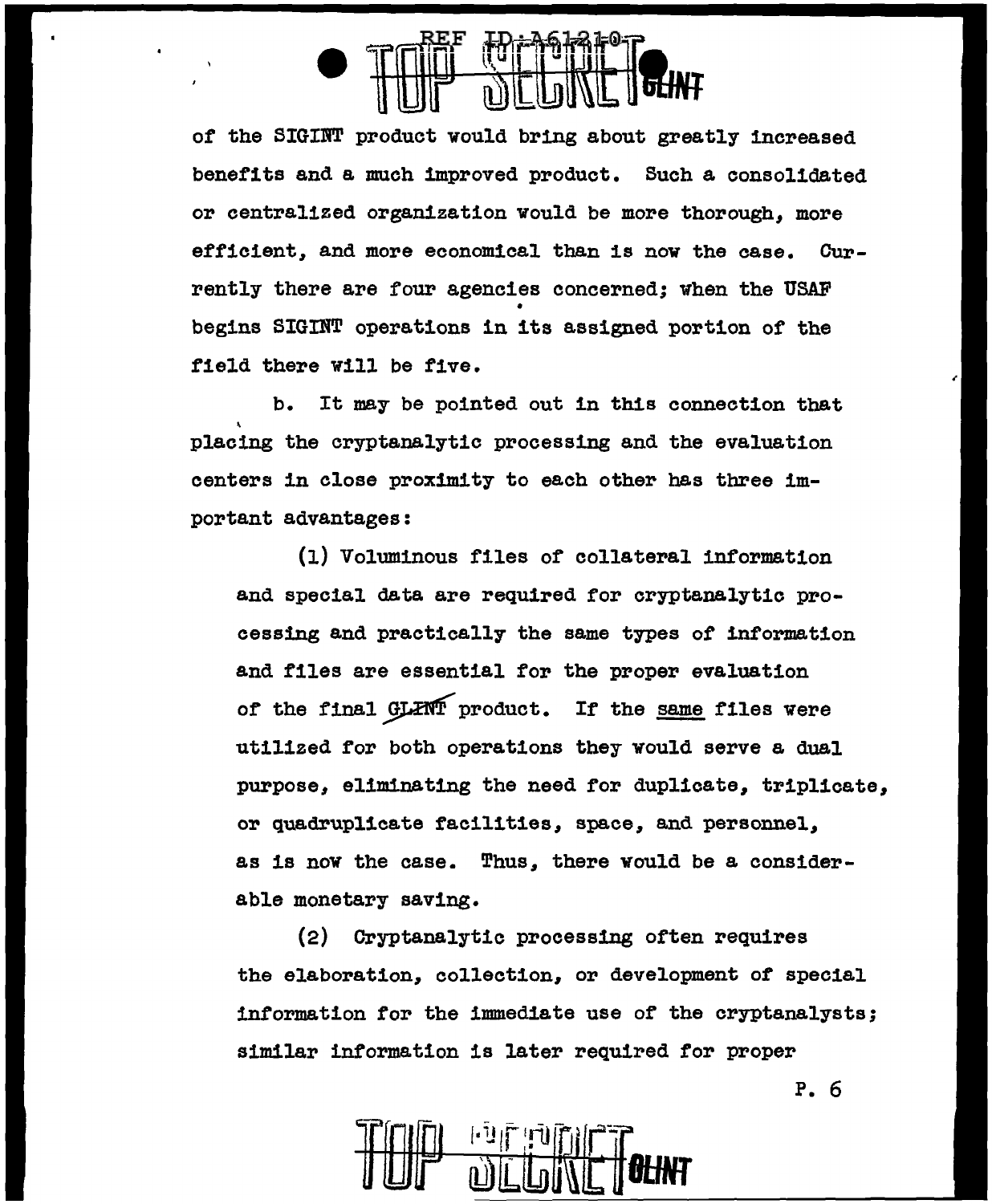

• •

 $\lambda$ 

evaluation of the final product, and must often be elaborated, collected, or developed by the evaluators. If the material elaborated for or by the cryptanalysts were also directly available to and used by the evaluators, time would be saved in publishing the final GLHNT product, since much of the work that the evaluators must now do for themselves by way of collecting collateral information would have already been done in connection with cryptanalytic processing. Hence there would be an improvement in efficiency of the overall SIGINT operation, since the time required to produce the final results is a vital their element in NEX /value.

 $(3)$  The claser the cryptanalytic, collateral information, and evaluation personnel are to one another, the more effective are SIGINT operations as a whole, since the quick and unimpeded interchange of new ideas, new developments, and new directions of interest among all the personnel involved in those operations would improve their respective effectiveness.

6. a. A single, central organization for the control and dissemination of the final GLINT product would also be advantageous in at least three respects:

P. 7.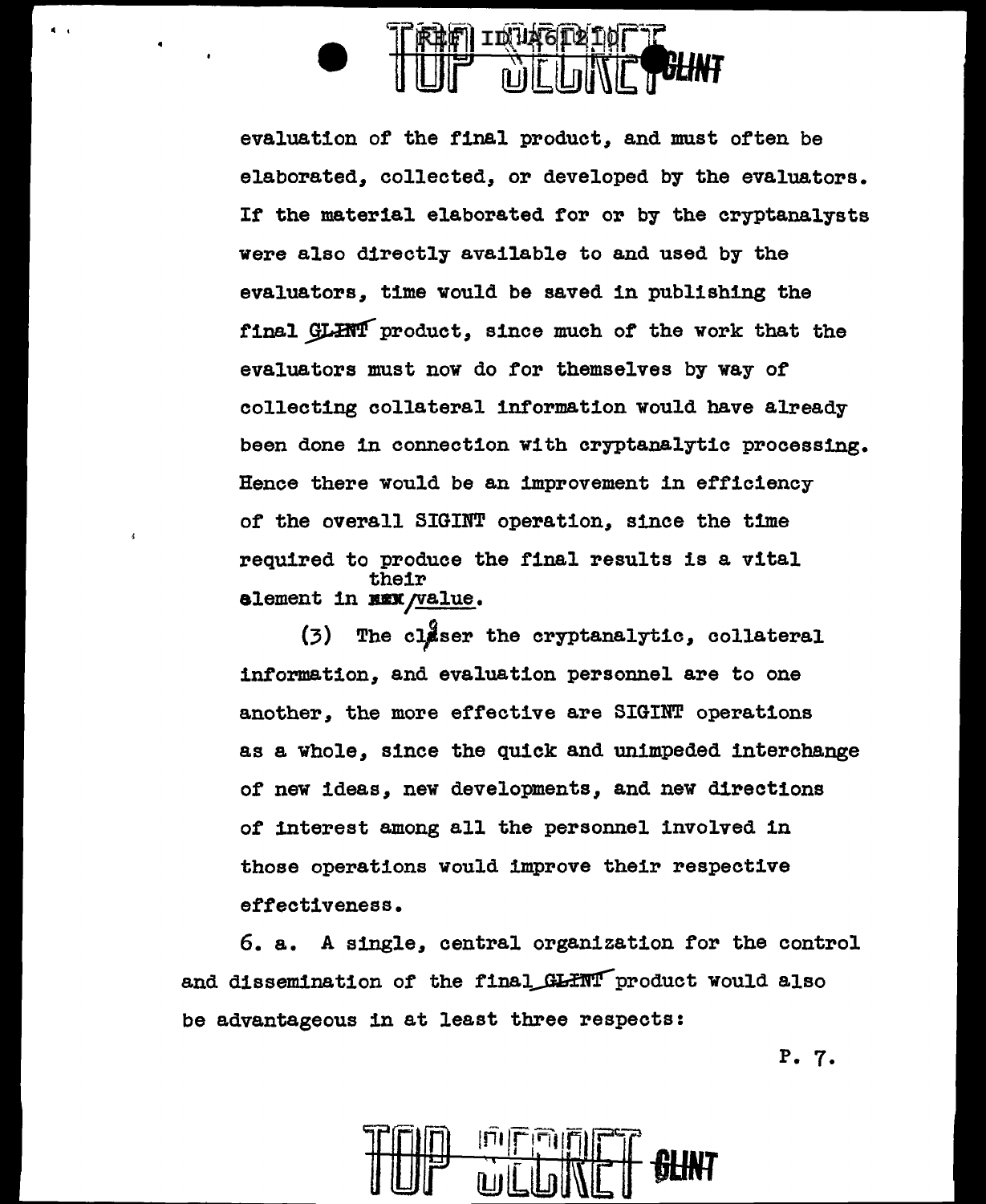

(l} Such an organization would bring about economies in taoilities, space, and personnel.

. . . . .<br>. . . . .

(2) The substitution of a single complete publication to replace the three or more separate and incomplete ones which are now disseminated to the President and to the various higher level officials of the Government would save the time of these very busy men, would demonstrate unit1cat1on or operations within and among the responsible agencies, and would give a better overall picture of the international situation.

(3) It would be more efficient in proper control tor the security of all operations.

b. The last-mentioned advantage deserves further comment. One *ot* the important byproducts of a consolidation of SIGINT evaluation, publication, and dissemination agencies would be that the present Wide dissemination *ot* the individual items of intelligence in memeographed, dittoed, or printed form. a condition fraught with great hazard to the security of the operations, would no longer be necessary, which would thus improve the security of all SIGINT operations, especially the cryptanalytic. This would not mean that individual messages or items *ot* SIGINT would no longer be available to those who have a need therefor; it would simply mean that these items would be made available only on proper request or, if the

P. 8.